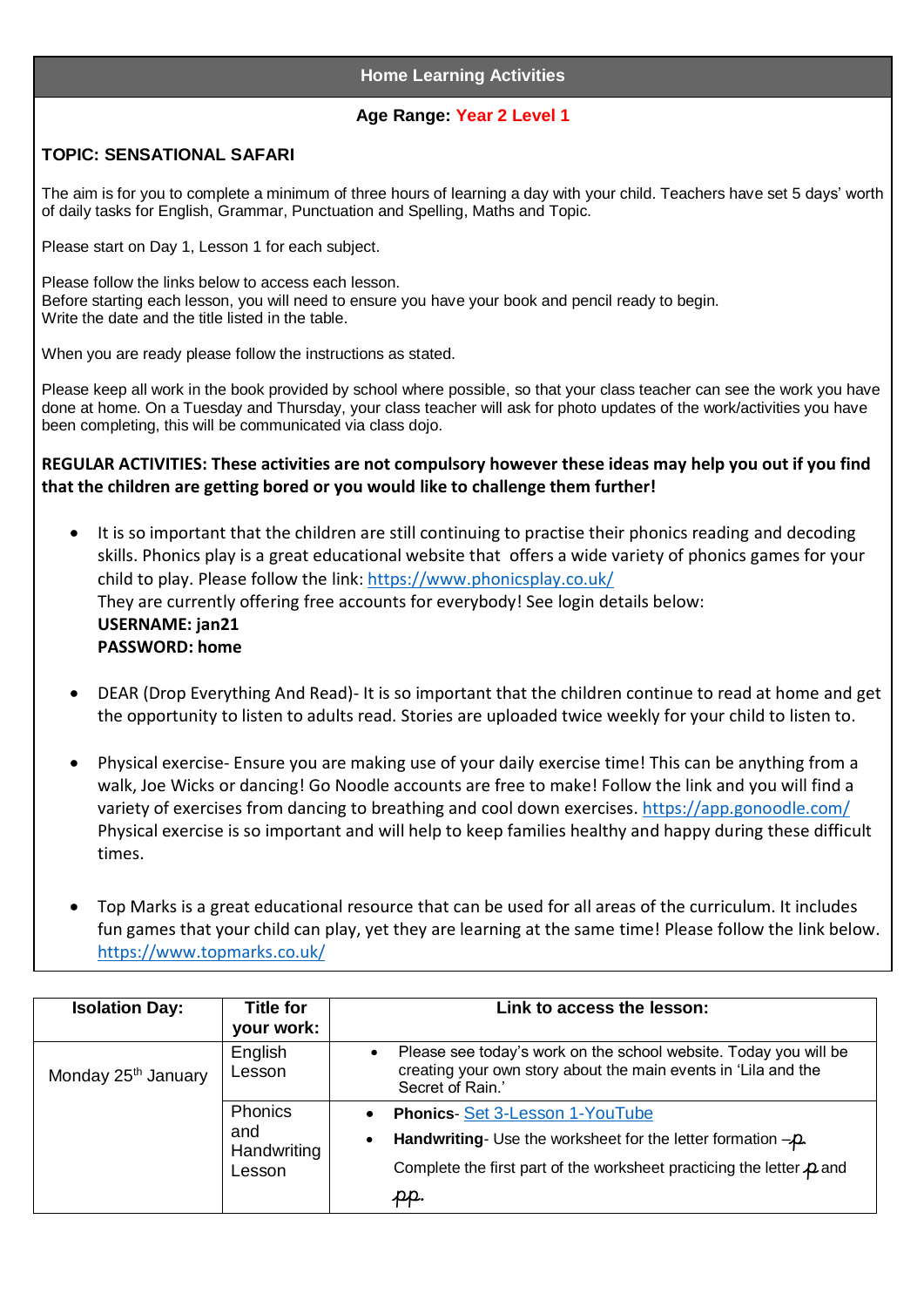|                                   | Maths<br>Lesson                         | Watch the video about comparing groups of objects and complete<br>$\bullet$<br>the worksheet into the book provided. https://vimeo.com/483168827                                                                                                                                                                      |
|-----------------------------------|-----------------------------------------|-----------------------------------------------------------------------------------------------------------------------------------------------------------------------------------------------------------------------------------------------------------------------------------------------------------------------|
|                                   | Topic<br>Lesson-<br>Geography           | Use the PowerPoint Slides about Amazing Aerial Views to learn<br>$\bullet$<br>about features we can see in aerial photographs.<br>Use the Amazing Aerial Views word bank to help you and look at the<br>aerial photograph. Label the features you can see.                                                            |
|                                   |                                         |                                                                                                                                                                                                                                                                                                                       |
| Tuesday 26 <sup>th</sup> January  | English<br>Lesson                       | Please see today's work on the school website. Today you will be<br>$\bullet$<br>looking at a model text (a good example) of a short story and pick<br>out the features that you find.                                                                                                                                |
|                                   | Phonics<br>and<br>Handwriting<br>Lesson | Phonics-Set3-Lesson 2-YouTube<br>$\bullet$<br>Handwriting- Use the worksheet for the letter formation $-\rho$ .<br>Complete the second part of the worksheet practicing the letter pairs<br>and words-pa, pip, pet, pond, paid, pepper                                                                                |
|                                   | Maths<br>Lesson                         | Watch the video about comparing numbers and complete the<br>$\bullet$<br>worksheet into the book provided. https://vimeo.com/483169674                                                                                                                                                                                |
|                                   | <b>Topic</b><br>Lesson-<br>Art          | African Style Patterns- Use the PowerPoint slides about African<br>$\bullet$<br>Art to learn more about the different inspirations for African Art. Then<br>have a go at creating your own African Art, use the examples to help<br>you. There are some colouring sheets if you would like to print these<br>at home. |
|                                   |                                         |                                                                                                                                                                                                                                                                                                                       |
| Wednesday 27 <sup>th</sup>        | English<br>Lesson                       | Please see today's work on the school website. Today you will be<br>$\bullet$<br>planning your short story based on 'Lila and the Secret of Rain.'                                                                                                                                                                    |
| January                           | Phonics                                 | Phonics-Set 3-Lesson 3-YouTube<br>$\bullet$                                                                                                                                                                                                                                                                           |
|                                   | and<br>Handwriting<br>Lesson            | Handwriting- Use the worksheet for the letter formation $-\Delta$ .                                                                                                                                                                                                                                                   |
|                                   |                                         | Complete the first part of the worksheet practicing the letter $\Delta$ and<br>bb.                                                                                                                                                                                                                                    |
|                                   | <b>Maths</b><br>Lesson                  | Watch the video about ordering groups of objects and complete the<br>worksheet into the book provided. https://vimeo.com/483537557                                                                                                                                                                                    |
|                                   | Topic<br>Lesson-<br><b>Music</b>        | In music, we are going to be learning all about 'Rhythm and Pulse.<br>Please follow both links below to find out more!                                                                                                                                                                                                |
|                                   |                                         | https://classroom.thenational.academy/lessons/rhythm-and-pulse-<br>1.<br>c4tker<br>2. https://classroom.thenational.academy/lessons/rhythms-6rtp6c<br>Use the PowerPoint slides to learn more and to create your own<br>$\bullet$<br>Rhythms using your hands and feet!                                               |
|                                   |                                         |                                                                                                                                                                                                                                                                                                                       |
| Thursday 28 <sup>th</sup> January | English<br>Lesson                       | Please see today's work on the school website. Today you will be<br>$\bullet$<br>writing the first part of your story.                                                                                                                                                                                                |
|                                   | Phonics                                 | Phonics-Set 3-Lesson 4-YouTube<br>$\bullet$                                                                                                                                                                                                                                                                           |
|                                   | and<br>Handwriting<br>Lesson            | <b>Handwriting-</b> Use the worksheet for the letter formation $-\mathbf{L}$ .<br>Complete the second part of the worksheet practicing the letter pairs<br>and words-ba, be, bob, boot, bomb, rubber                                                                                                                  |
|                                   | <b>Maths</b><br>Lesson                  | Watch the video about ordering numbers and complete the<br>$\bullet$<br>worksheet into the book provided. https://vimeo.com/483539572                                                                                                                                                                                 |
|                                   | Topic<br>Lesson-<br>Science             | Use the PowerPoint Slides about Seeds and Bulbs to learn about<br>$\bullet$<br>how seeds and bulbs grow and what they need. Watch the video<br>about germination-<br>https://www.youtube.com/watch?app=desktop&v=TE6xptjgNR0                                                                                          |